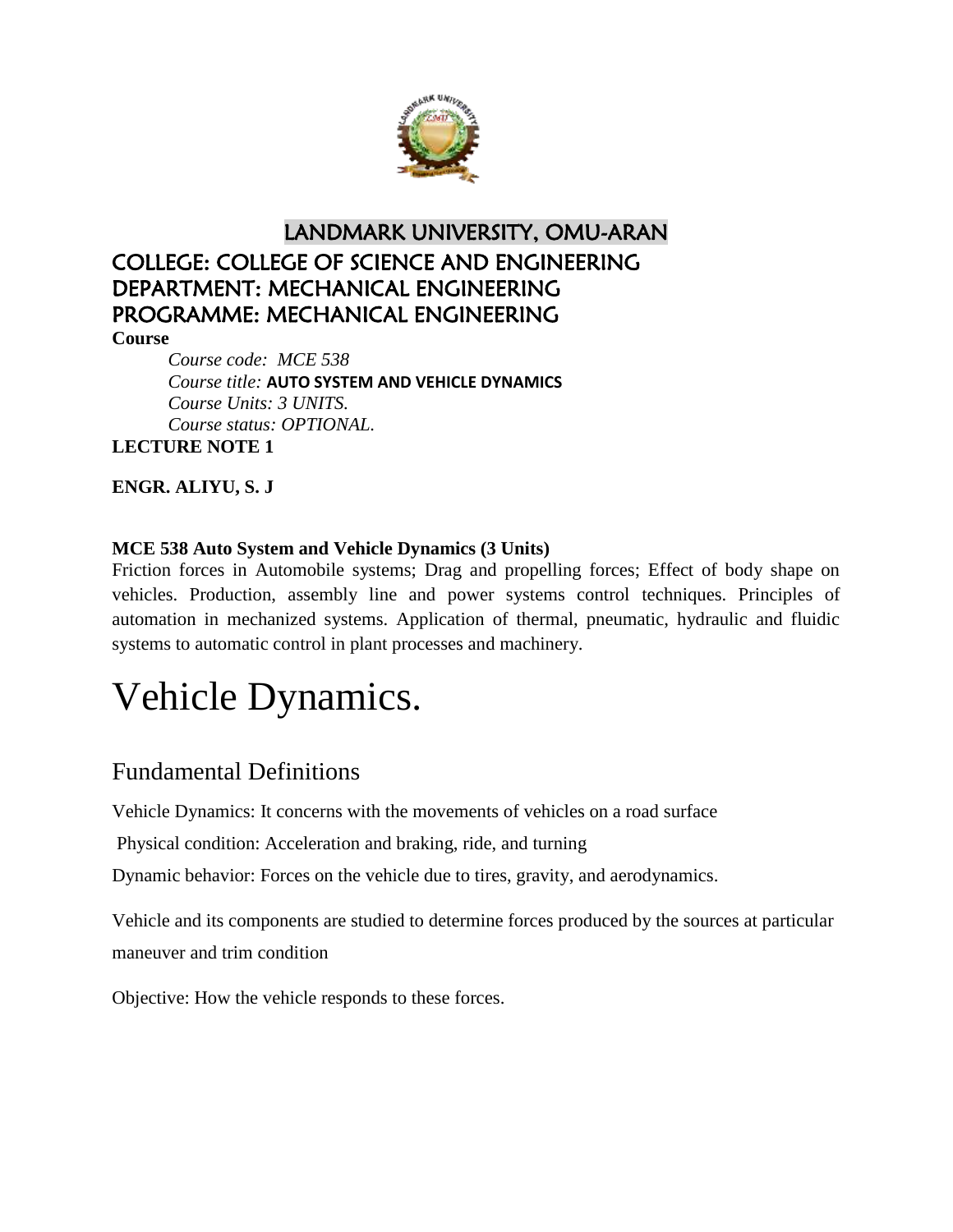

# Vehicle Dynamics Interaction

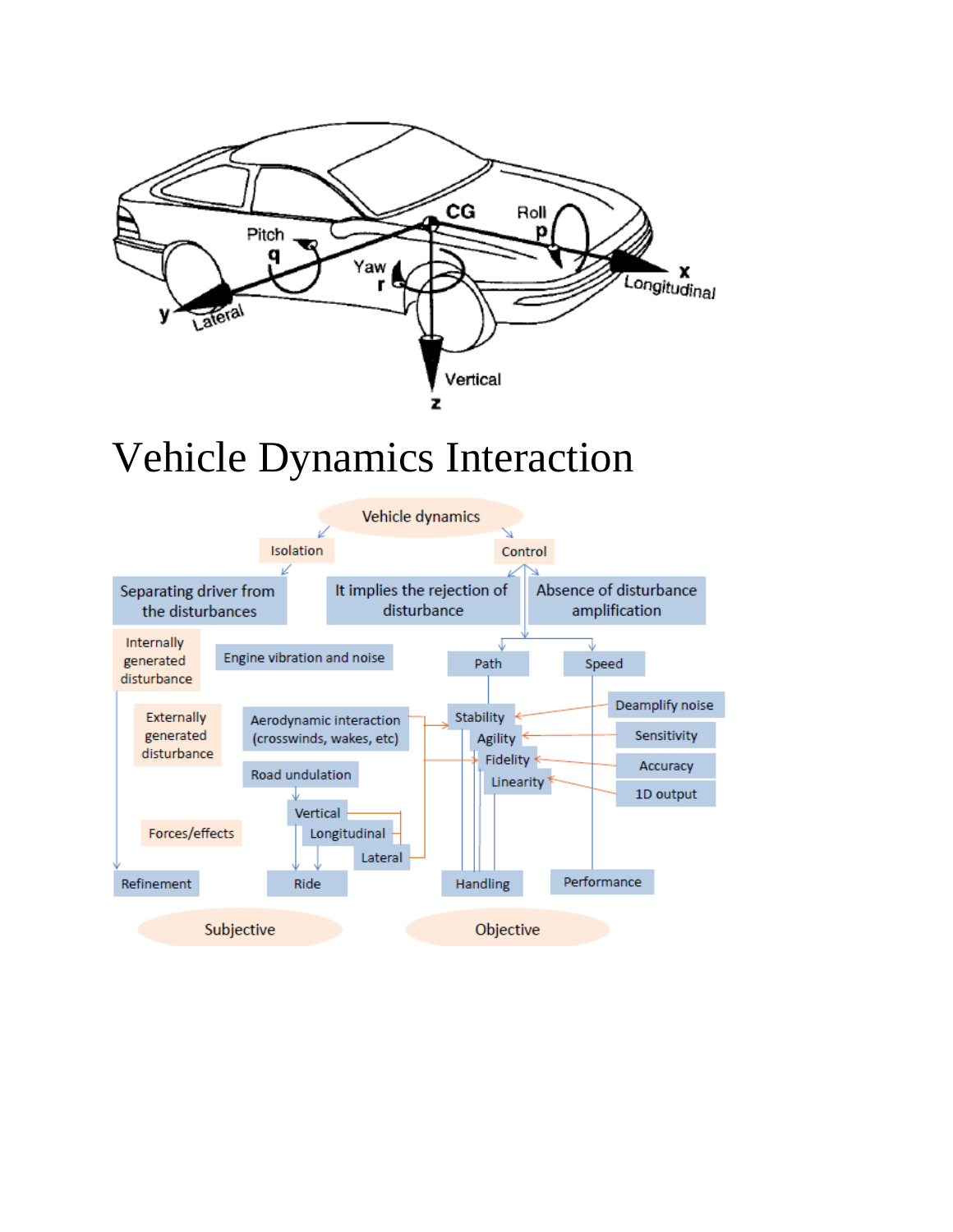## Vehicle Dynamics Model



### **Operating conditions**

The operating conditions of a vehicle lend expressions from general dynamics, as listed below.

• (*Static* conditions, meaning that vehicle is standing still, are seldom relevant to analysis. Static means that the all velocities are zero, i.e. that all positions are constant.)

• *Steady State* operation means that time history is irrelevant for the quantities studied. Seen as a manoeuvre over time, the studied quantities are constant.

• *Transient* manoeuvres means that time history is relevant; i.e. there are delays, represented by "state variables" when simulated.

• *Stationary (oscillation)* manoeuvre is a special case of transient, where cyclic variations continues over long time with a constant pattern. This pattern is often assumed to be harmonic, meaning that the variable varies in sinus and cosine with constant amplitudes and phases. An example is sinusoidal steering, where also the vehicle response is harmonic if steering amplitude is small enough to assume the vehicle response is governed by a linear dynamic system.

• *Quasi-static* and *Quasi-steady state* are terms with a more diffuse meaning, which refers rather to analysis methods than the actual operation/manoeuvre. It is used when the analysis neglects the dynamics of a variable which normally is a state variable. An example is when constant nonzero deceleration is assumed, but speed is not changed; then the dynamics "der (speed)=acceleration" is neglected, and speed is instead prescribed.

## **Coordinate Systems**

A vehicle's (motion) degrees of freedom are named as in marine and aerospace engineering, such as heave, roll, pitch and yaw, see Figure 1-5. Figure 1-5 also defines the 3 main geometrical planes, such as transversal plane and symmetry plane. For ground vehicles, the motion in ground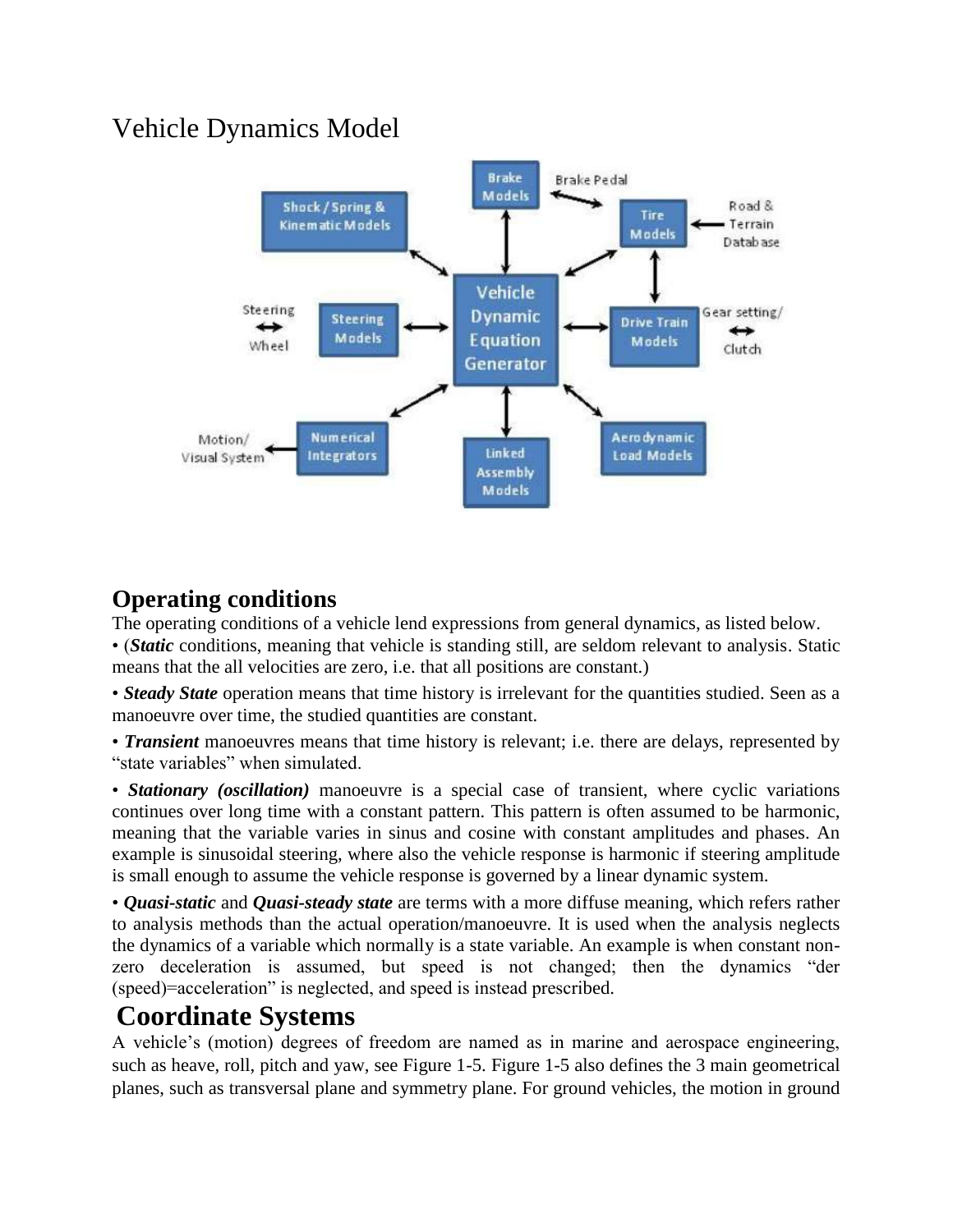plane is often treated as the primary motion, which is why longitudinal, lateral and yaw are called in-ground-plane degrees of freedom. The remaining degrees of freedom are referred to as out-of-ground-plane.





The consistent use of parameters that describe the relevant positions, velocities, accelerations, forces, and moments (torques) for the vehicle are critical. Unfortunately there are sometimes disparities between the nomenclature used in different text books, scientific articles, and technical reports. It is important to recognize which coordinate system is being applied and realize that all conventions will provide the same results as long as the system is used consistently. Two predominant approaches are encountered: the International Standards Organisation (ISO) and the Society of Automotive Engineers (SAE). Both ISO, (ISO8855), and SAE, (SAEJ670), are right handed systems. Figure 1-6 shows the vehicle fixed coordinate systems for these two standards. This compendium uses ISO, which also seems to be the trend globally. The new edition of (SAEJ670) now also recognises an optional use of z-up.



Figure 6: ISO and SAE coordinate systems

The distinction of vehicle fixed and inertial  $(=$  earth fixed  $=$  world fixed) coordinate systems is important. Figure 7 depicts the four most relevant reference frames in vehicle dynamics: the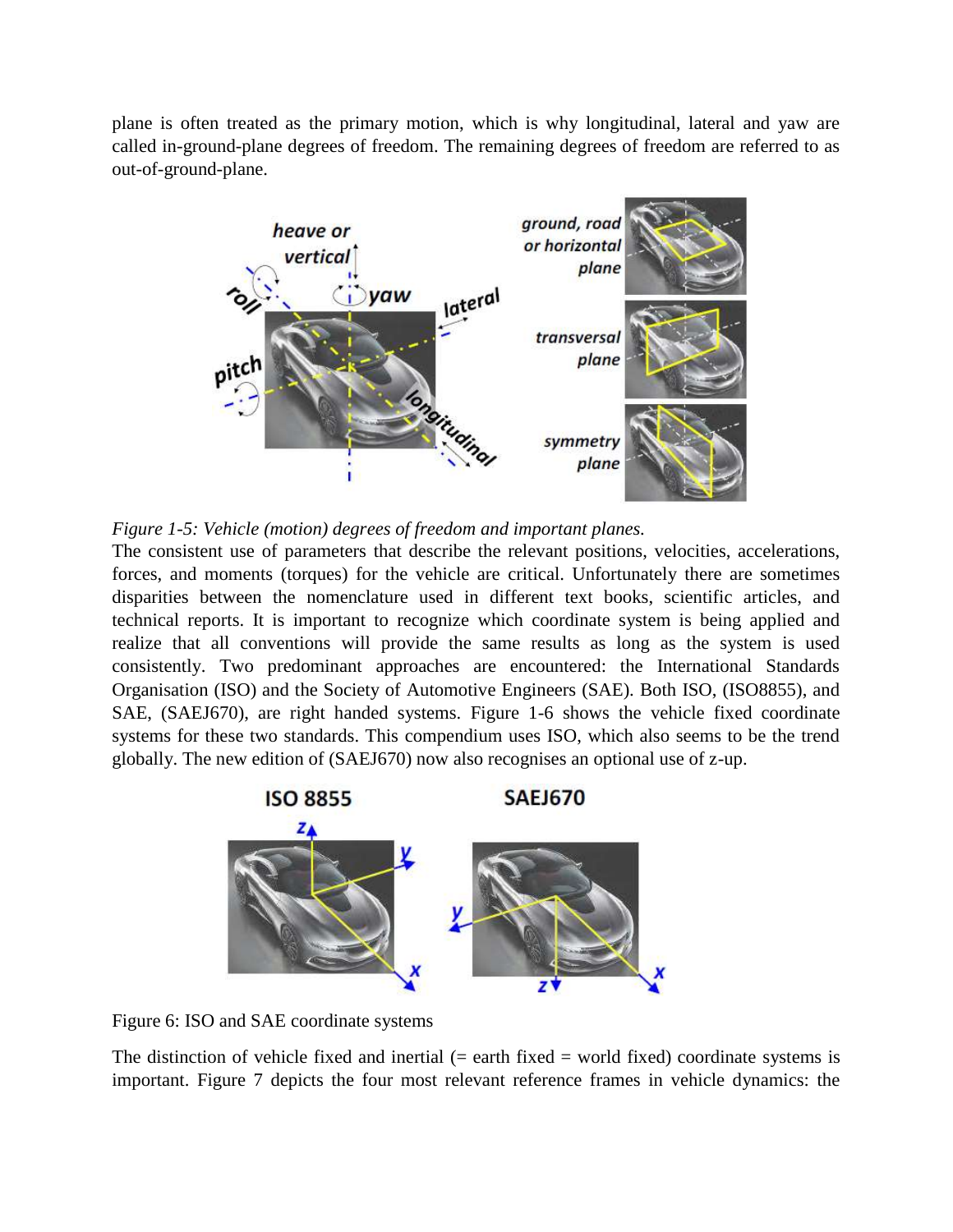inertial, vehicle, wheel corner and wheel reference frames. All these different coordinate systems allow for the development of equations of motion in a convenient manner.



*Figure 7: Coordinate systems and motion quantities in ground plane*

The orientation of the axes of an inertial coordinate system is typically either along the vehicle direction at the beginning of a manoeuvre or directed along the road or lane. Road or lane can also be curved, which calls for curved longitudinal coordinate. Origin for a vehicle fixed coordinate system is often centre of gravity of the vehicle, but other points can be used, such as mid of front axle, mid of front bumper, outer edge of body with respect to certain obstacle, etc. Positions often need to be expressed for centre of lane, road edge, other moving vehicle, etc.

In ISO and Figure 7, tyre side-slip is defined so that it is positive for positive lateral speed. This means that lateral forces on the wheel will be negative for positive side-slip angles. Some would rather want to have positive force for positive angle. Therefore, one can sometimes see the opposite definition of tyre side-slip angles, as e.g. in (Pacejka, 2005). It is called the "modified SAE" or "modified ISO" sign convention. This compendium does not use the modified sign convention in equations, but some diagrams are drawn with force-slip-curve in first quadrant. Which is preferable is simply a matter of taste.

Often there is a need to number each unit/axle/wheel. The numbering in Figure 8 is proposed. It should be noted that non-numeric notations are sometimes used, especially for two axle vehicles without secondary units. Then front=f, rear=r. Also to differentiate between sides, l=left and r=right.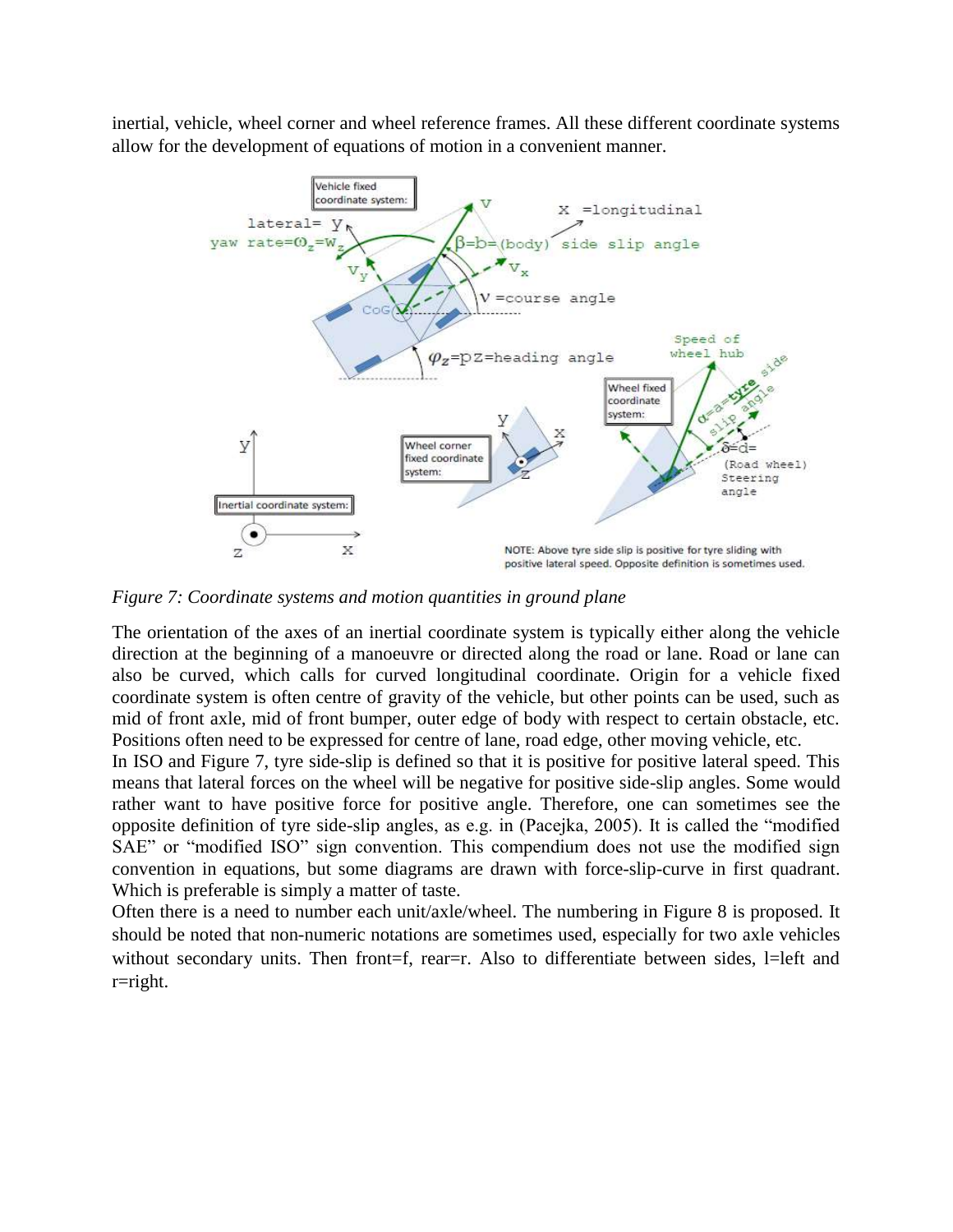

Figure 8: Proposed numbering of units, axles and wheels. Example shows a truck with trailer.

# **Terms with special meaning**

#### **Load levels**

The weight of the vehicle varies through usage. For many vehicle dynamic functions it is important to specify the level, which is these definitions are important to know and use.

*Kerb weight* is the total weight of a vehicle with standard equipment, all necessary operating consumables (e.g., motor oil and coolant), a full tank of fuel, while not loaded with either passengers or cargo. Kerb weight definition differs between different governmental regulatory agencies and similar organizations. For example, many European Union manufacturers include a 75 kilogram driver to follow European Directive 95/48/EC.

*Payload* is the weight of carrying capacity of vehicle. Depending on the nature of the mission, the payload of a vehicle may include cargo, passengers or other equipment. In a commercial context, payload may refer only to revenue-generating cargo or paying passengers.

*Gross Vehicle Mass (GVM)* is the maximum operating weight/mass of a vehicle as specified by the manufacturer including the vehicle's chassis, body, engine, engine fluids, fuel, accessories, driver, passengers and cargo but excluding that of any trailers. Other load definitions exist, such as:

- *"Design Weight"* (typically Kerb with 1 driver and 1 passenger, 75 kg each, in front seats)
- *"Instrumented Vehicle Weight"* (includes equipment for testing, e.g. out-riggers)

For vehicle dynamics it is often also relevant to specify where in the vehicle the load is placed.

### **Path: Path with orientation and Trajectory**

A *path* can be (y) or (x) for centre of gravity where x and y are coordinates in the road plane. To cope with all paths, it is often necessary to use a curved path coordinate instead,  $s$ , i.e.  $(s)$  and (s). The vehicle also has a varying orientation, (x) or  $\varphi(s)$ , which often is often relevant, but the term "path" does necessarily include this. In those cases, it might be good to use an expression "*path with orientation*" instead.

A *trajectory* is a more general term than a path and it brings in the dependence of time, t. One typical understanding is that trajectories can be  $[(t); (t); \varphi(t)]$ . But also other quantities, such as steering angle or vehicle propulsion force can be called trajectory:  $(t)$  and  $(t)$ , respectively. The word "trace" is sometimes used interchangeably with trajectory.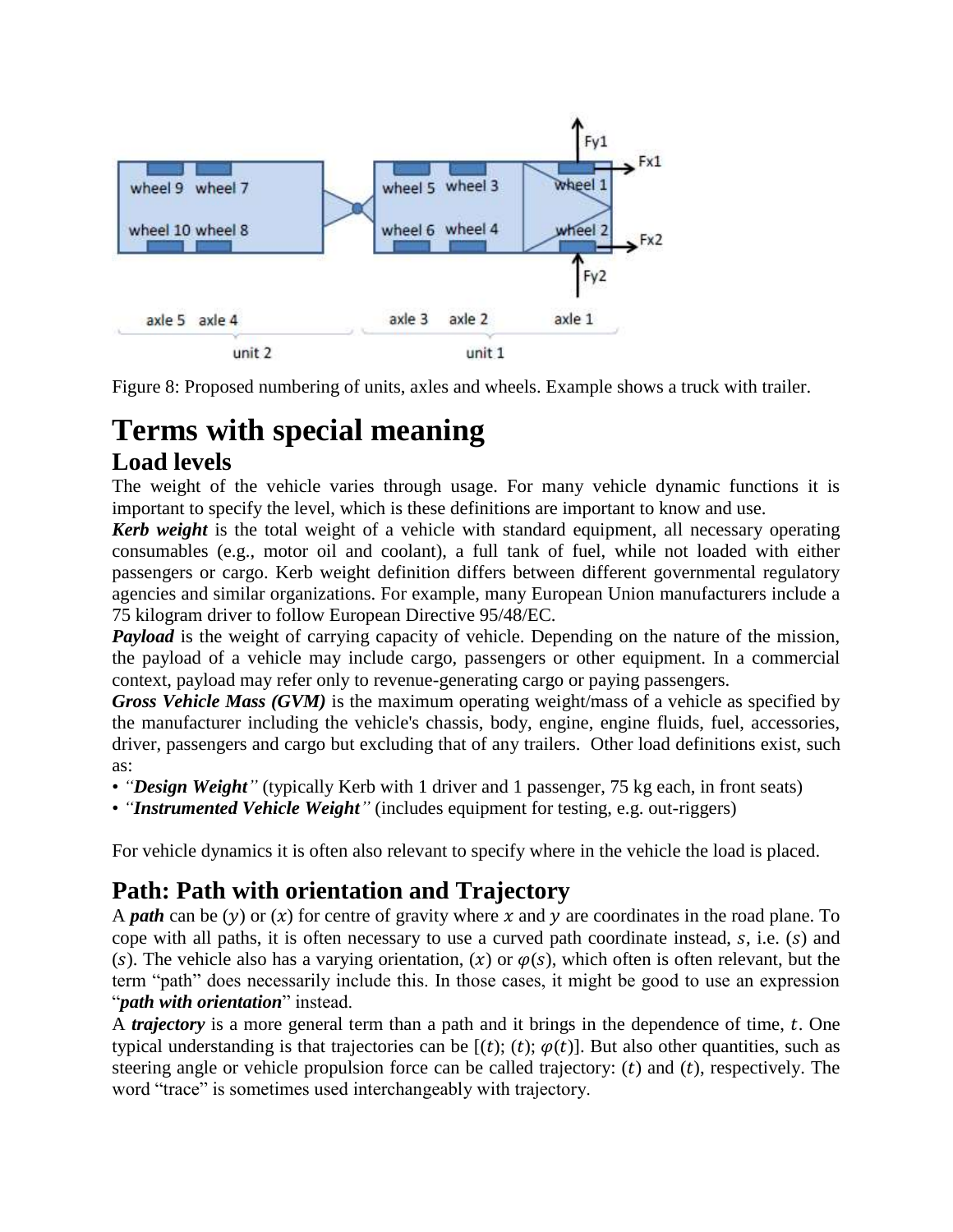### **Stable and Unstable**

Often, in the automotive industry and vehicle dynamics, the words "stable" and "unstable" have a broad meaning, describing whether high lateral slip on any axle is present or not. In more strict physics/mathematical nomenclature, "unstable" would be more narrow, meaning only exponentially increasing solution, which one generally finds only at high rear axle side-slip.

It is useful to know about this confusion. An alternative expression for the wider meaning is "loss of control" or "loss of tracking".

#### **Subject and object vehicle**

The *subject vehicle* is the vehicle that is studied. Often this is a relevant to have a name for it, since one often study one specific vehicle, but it may interact with other in a traffic situation. Alternative names are *host vehicle*, *ego vehicle* or simply *studied vehicle*.

If one particular other vehicle is studied, it can be called *object vehicle* or *opponent vehicle*. A special case of object vehicle is *lead vehicle* which is ahead of, and travels in same direction as, subject vehicle. Another special case is *on-coming vehicle* which is ahead of, and travels in opposite direction as, subject vehicle.

### **Active Safety and ADAS**

The expression *Active Safety* is used a lot in Automotive Engineering. There are at least two different usages:

• Active Safety can refer to the vehicle's ability to avoid accidents, including both functions where the driver is in control (such as ABS and ESC, but also steering response) and functions with automatic interventions based on sensing of the vehicle surroundings (such as AEB and LKA). See http://en.wikipedia.org/wiki/Active\_safety. Active Safety can even include static design aspects, such as designing the wind shield and head light for good vision/visibility.

• Alternatively, Active Safety can refer to only the functions with automatic interventions based on sensing of the vehicle surroundings. In those cases it is probably more specific to use Advanced Driver Assistance Systems (ADAS) instead, see

http://en.wikipedia.org/wiki/Advanced\_Driver\_Assistance\_Systems. ADAS does not only contain safety functions, but also comfort functions like CC and ACC.

# **Heavy truck versus passenger cars**

Passenger cars are relatively well known to most people and they seldom appear in very complex combinations. But heavy trucks are less well known and appear in vehicle combinations with many more units. Hence the following overview of the differences and most common units is given.

# **General differences**

Trucks are normally bought by companies, not private persons. Each truck is bought for a specialized transport task. Life, counted in covered distance, for trucks is typically 10 times passenger cars. The life time cost of fuel is normally 5 times the vehicle cost, compared to passenger car where these costs are about equal. The cost for driver salary is a part of mileage cost, typically same magnitude as fuel cost. If investment cost for vehicle and repairs are distributed over travelled distance, these are typically also of same magnitude. So, the cost for a transport typically comes from one third fuel, one third driver salary and one third vehicle investment and repairs.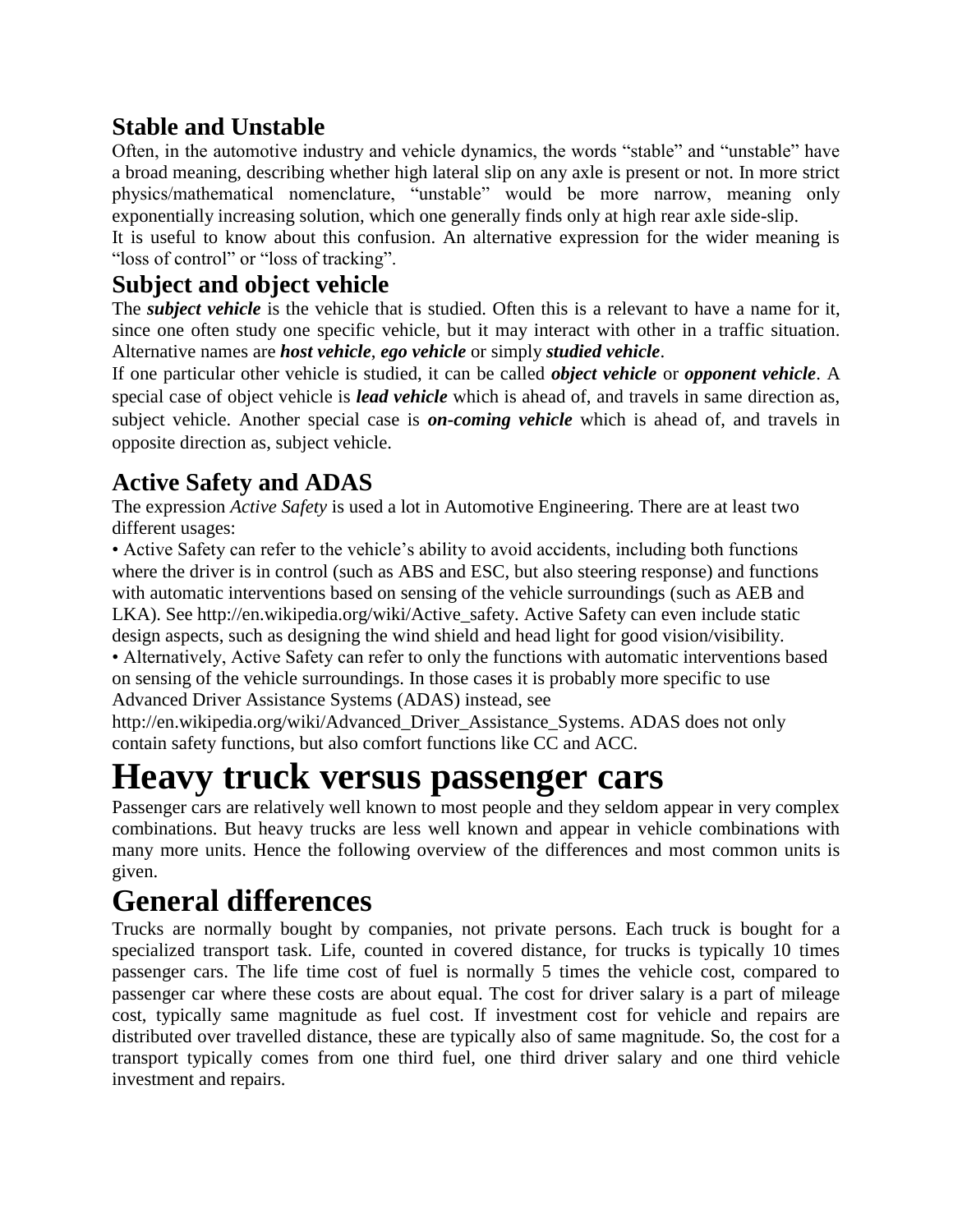# **Vehicle dynamics differences**

A truck has 5 to 10 times less power installed per vehicle weight. Trucks have their centre of gravity much higher, meaning that roll-over occurs at typically 4  $m/s<sup>2</sup>$  lateral acceleration, as compared to around 10 m/s<sup>2</sup> for passenger cars. Trucks have centre of gravity far behind midpoint between axles, where passenger cars have it approximately symmetrical between the axles. Trucks are often driven with more units after, see Figure 9. The weight of the load in a truck can be up to 2 to 4 times the weight of the empty vehicle, while the maximum payload in passenger cars normally are significantly lower than the empty car weight. Trucks often have many steered axles, while passenger cars normally are only steered at front axle.



Figure 9: An overview over conventional and longer combinations. From (Kharrazi , 2012).

# **Smaller vehicles**

This section is about smaller vehicles, meaning bicycles, electric bicycles, motorcycles and 1-2 person car-like vehicles. The latter group refers to vehicles which are rare today, but there is a logic reasoning why they could become more common in the future: Increasing focus on energy consumption and congestion in cities can be partly solved with such small car-like vehicles, of which the Twizy in Figure 10 is a good example. All vehicles in Figure 10 can be referred to as Urban Personal Vehicle (UPVs), because they enable personalised transport in urban environments. The transport can be done with low energy consumption per travelled person and distance, compared to today's passenger cars. The transport can be done with high level of flexibility and privacy for the travelling persons, compared to today's public transportation.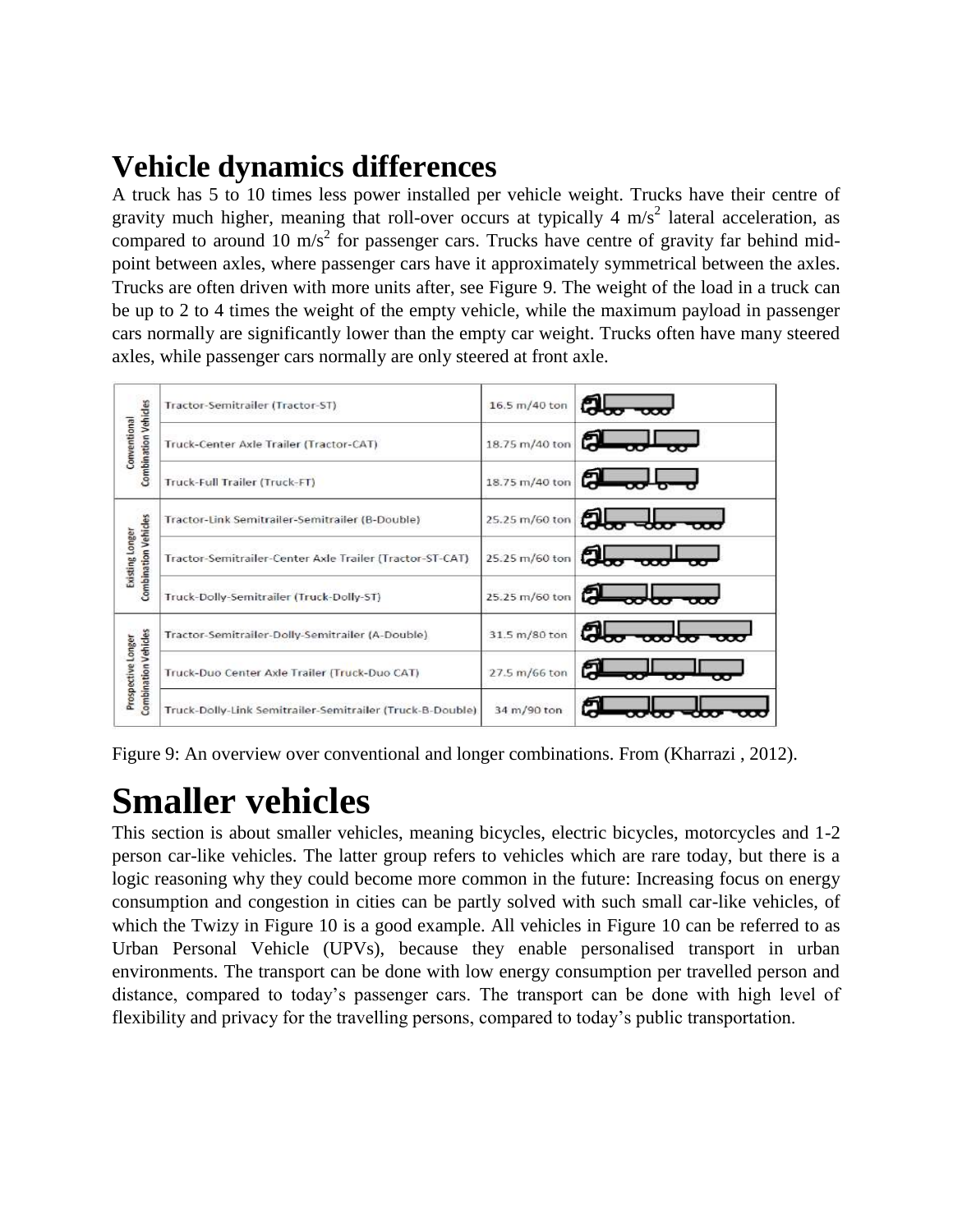

Figure 10: Examples of Urban Personal Vehicles. Left: "Roll-stiff". Right: "Cambering". *From www.motorstown.com, www.cleanmotion.se, www.monarkexercise.se, www.nycscootering.com.*  New solutions as in Figure 10 may require some categorization.

• Climate and user type: Sheltered **or** open.

• Transport and user type: Short travels (typically urban, 5-10 km, 50 km/h) or long travels (typically inter-urban, 10-30 km, 100 km/h).

• Chassis concept: o Narrow (e.g. normal bicycles and motorcycles) **or** wide (at least one axle with 2 wheels, resulting in 3-4 wheels on the vehicle). Note that UPVs in both categories are typically still less wide than passenger cars.

o Roll moment during cornering carried by suspension roll stiffness or roll moment during cornering avoided by vehicle cambering. The first concept can be called "Roll-stiff vehicle". The second concept can be called "Cambering vehicle" or "Leaning vehicle". 1-tracked are always Cambering vehicles. 2-tracked are normally Roll-stiff, but there are examples of Cambering such (see upper right in Figure 10).

o (This compendium does only consider vehicles which are "Pitch-stiff", i.e. such that can take the pitch moment during acceleration and braking. Examples of vehicles not considered, "Pitching vehicles", are: one-wheeled vehicles as used at circuses and two-wheeled vehicles with one axle, such as Segways.)

Note that also Roll-stiff Vehicles camber while cornering, but only **slightly** and **outwards** in curve, while Cambering Vehicles above refer to **significant** cambering and **inwards** in curve.

Cambering Vehicles is more intricate to understand when it comes to how wheel steering is used. As a reference: In Roll-stiff Vehicles, the wheel suspension takes the roll-moment (keeps the roll balance), which means that driver can use wheel steering solely for making the vehicle steer (follow an intended path). In Cambering Vehicles, the driver has to use the wheel steering for both keeping the roll balance and follow the intended path. This means one control for two purposes, which calls for one more control. The additional control used comes from that the driver can move the CoG of the vehicle (including driver) laterally. So, the driver of a